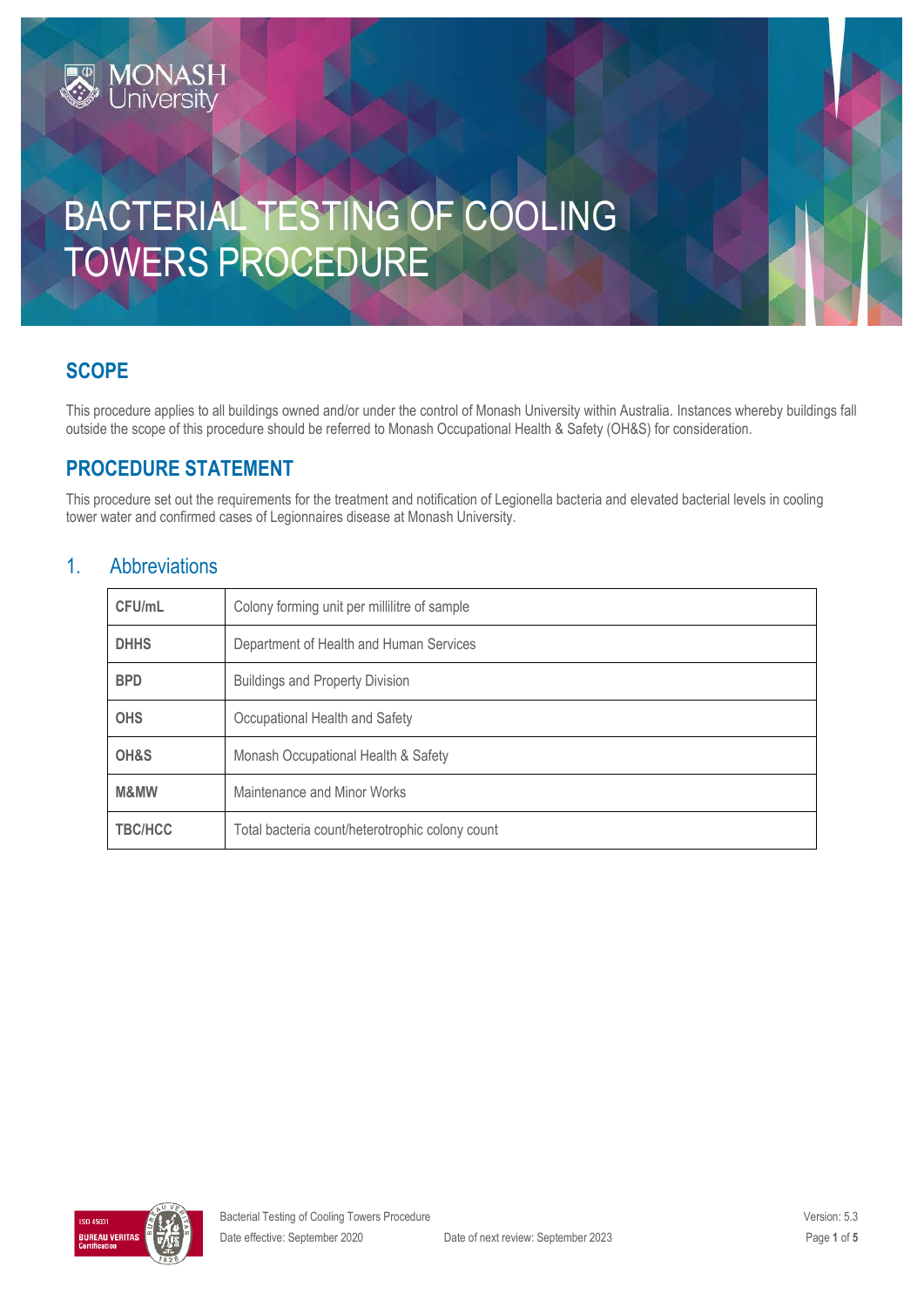# 2. Notification Procedures

#### $2.1$ Prescribed Action Levels for Bacteria/Legionella Testing of Cooling Tower Water



#### $2.2$ Confirmed Case(s) of Legionnaires Disease



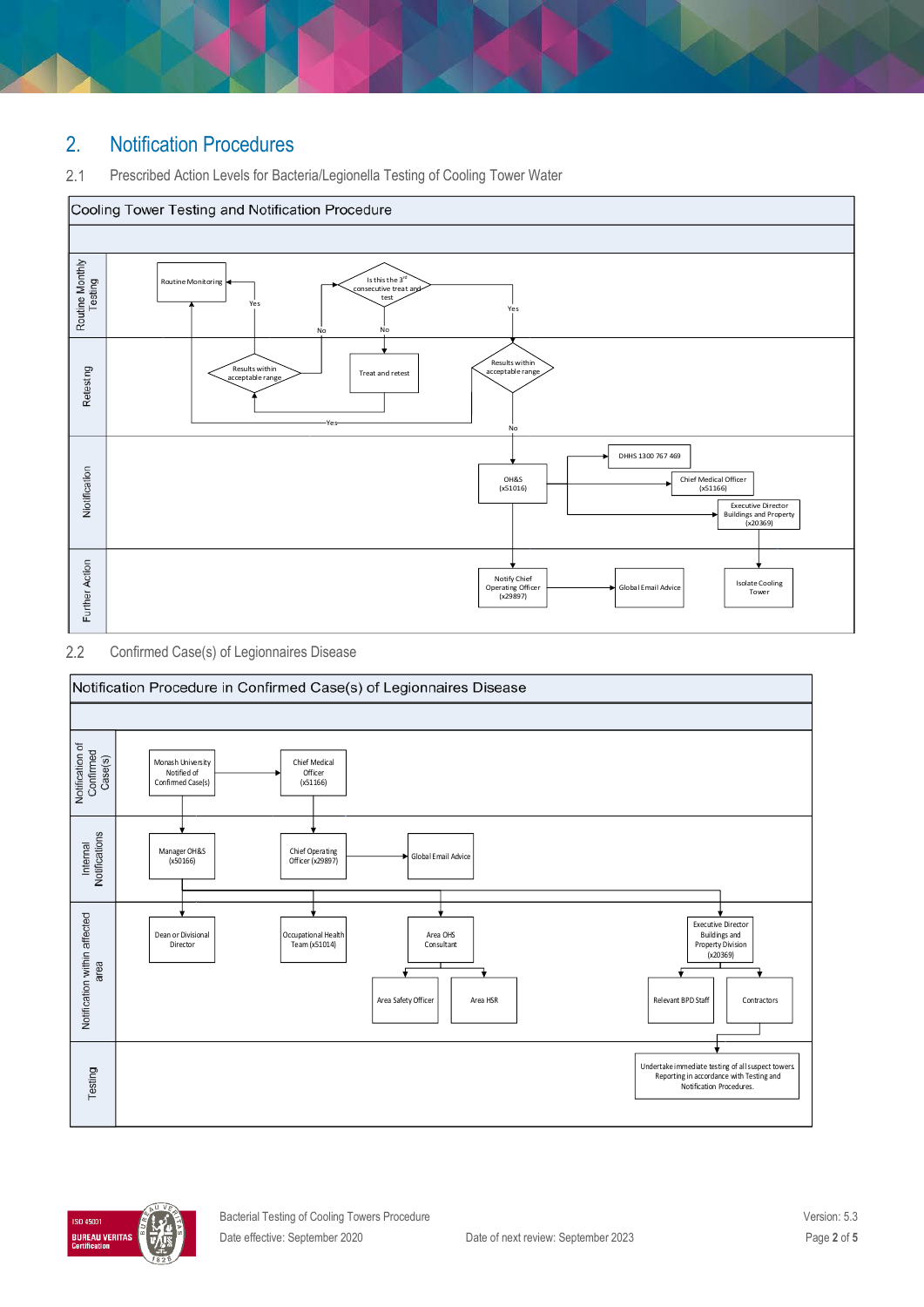## 3. Responsibility for Implementation

- $3.1$ A comprehensive list of OHS responsibilities is provided in the [OHS Roles, Responsibilities and Committees Procedure.](https://publicpolicydms.monash.edu/Monash/documents/1935644) A summary of the specific responsibilities with respect to bacterial testing of cooling towers is provided below.
	- 3.1.1 **Services (Building Maintenance), BPD**: Services staff must:
		- Manage the testing of HCC in the cooling tower water in order to detect the levels of Legionella species and HCC;
		- Notify Monash Occupational Health & Safety (OH&S) if:
			- 3 consecutive detections of Legionella species (010CFU/mL); or
			- 3 consecutive elevated HCC (0100,000CFU/mL) are detected in cooling tower water (from the same tower); o
		- Advise OH&S of the need to re-test cooling tower/s water following notification from the Department of Health and Human Services (DHHS) of confirmed case/s of Legionnaires disease.
	- 3.1.2 **Monash Occupational Health & Safety (OH&S):** OH&S must:
		- When notified by Services staff of Legionella detection and/or elevated HCC in cooling tower water, communicate with all relevant parties within the university as detailed in these procedures;
		- When notified by Services staff of three consecutive detections of Legionella species (010CFU/mL), communicate with  $\bullet$ DHHS, as detailed in these procedures;
		- Send notification reports of three consecutive detections of Legionella bacteria in cooling tower water to DHHS;
		- When notified by DHHS of confirmed case(s) of Legionnaires disease, communicate with the relevant department, and Dean of faculty, if multiple cases are reported;
		- Update these notification procedures, as required.

### 4. Records

 $4.1$ For OHS Records document retention please refer to:

[OHS Records Management Procedure](https://publicpolicydms.monash.edu/Monash/documents/1935642).

### **DEFINITIONS**

A comprehensive list of definitions is provided in the [Definitions tool.](https://www.monash.edu/__data/assets/pdf_file/0018/113742/ohs-document-definitions.pdf) Definitions specific to this procedure are provided below.

| <b>Key word</b>                                                     | <b>Definition</b>                                                                                                                                                                                                                                                                                                                                                                                                                                                                                                                              |
|---------------------------------------------------------------------|------------------------------------------------------------------------------------------------------------------------------------------------------------------------------------------------------------------------------------------------------------------------------------------------------------------------------------------------------------------------------------------------------------------------------------------------------------------------------------------------------------------------------------------------|
| <b>Total Bacteria</b><br>Count/Heterotrophic<br><b>Colony Count</b> | Heterotrophic colony count is an estimate of the number of viable units of bacteria per millilitre of<br>water made using the pour plate, spread plate or membrane filter test. It is used as an indicator of<br>water quality in cooling water systems. HCC is also known as total bacteria count (TBC), total plate<br>count or viable bacteria count test. It is reported as the number of colony forming units per millilitre of<br>sample (CFU/mL).<br>For the remainder of these procedures, bacteria levels will be referred to as HCC. |

### **GOVERNANCE**

| Parent policy               | <b>OHS&amp;W Policy</b>                                                                 |  |
|-----------------------------|-----------------------------------------------------------------------------------------|--|
| <b>Supporting schedules</b> | N/A                                                                                     |  |
| Associated procedures       | <b>Australian and International Standards</b>                                           |  |
|                             | ISO 45001:2018 Occupational Health and Safety Management Systems<br>$\bullet$           |  |
|                             | AS/NZS 3666 Air-handling and water systems of buildings - Microbial Growth<br>$\bullet$ |  |
|                             | 3666.1: 2011 Design, installation and commissioning<br>$\bullet$                        |  |
|                             | 3666.2: 2011 Operation and maintenance<br>$\bullet$                                     |  |

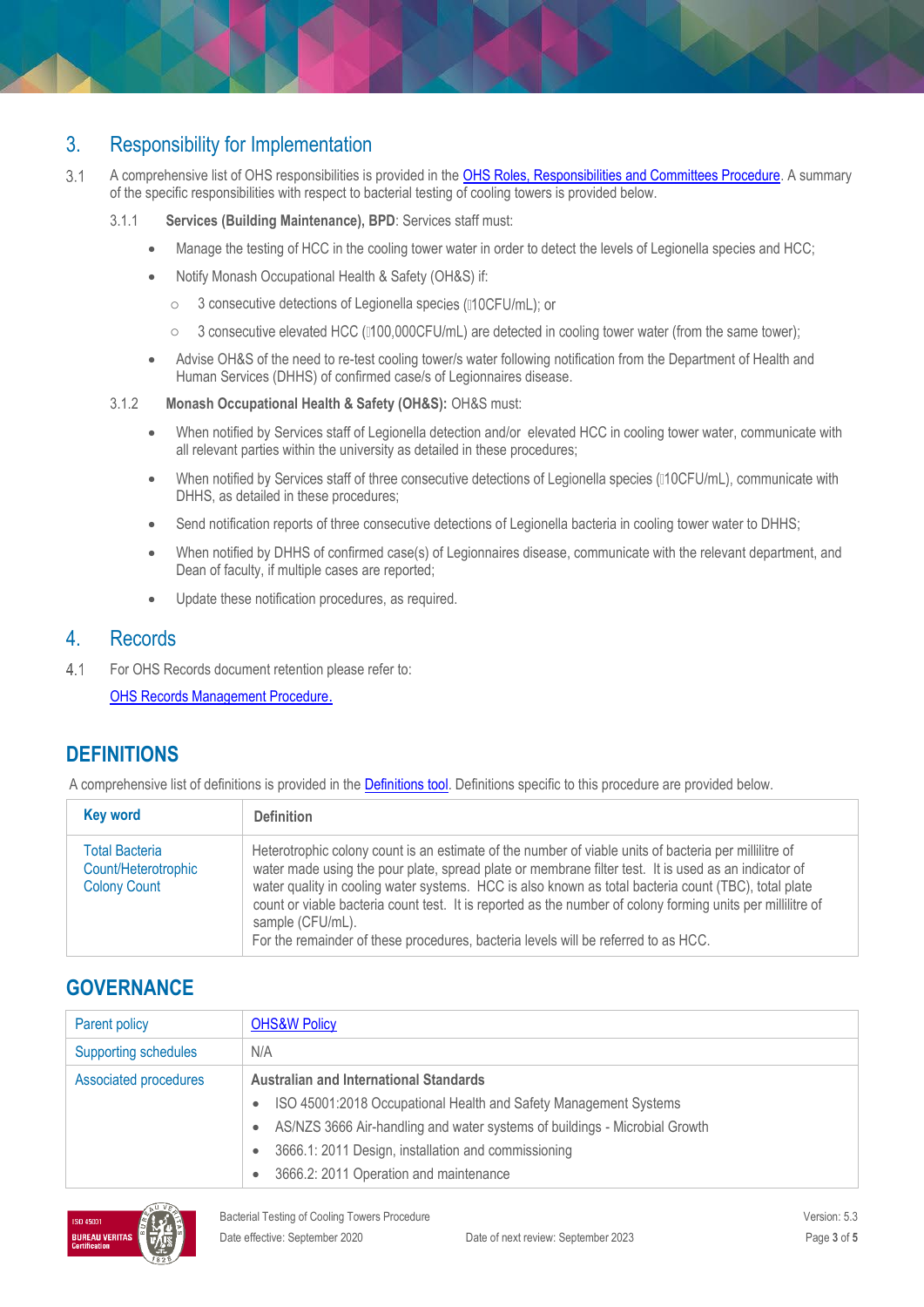|                                     | 3666.3: 2011 Performance-based maintenance of cooling water systems<br>AS/NZS 4276.1: 2007 Water microbiology - General information and procedures<br>$\bullet$<br>AS/NZS 3896: 2017 Waters-Examination for legionellae including Legionella pneumophila<br>$\bullet$<br>AS/NZS 2031.2: 2001 Selection of containers and preservation of water samples for microbiological<br>analysis<br><b>Monash University OHS Documents</b><br>Legionella and cooling towers OHS information sheet<br><b>OHS Records Management Procedure</b><br>OHS Roles, Responsibilities and Committees Procedure<br><b>Other Documents</b><br>Guide to Developing Risk Management Plans for Cooling Tower Systems, Public Health Division,<br>Department of Health and Human Services, Victoria, 2015<br>Template for cooling tower system Risk Management Plans, Public Health Division, Department of Health |  |
|-------------------------------------|------------------------------------------------------------------------------------------------------------------------------------------------------------------------------------------------------------------------------------------------------------------------------------------------------------------------------------------------------------------------------------------------------------------------------------------------------------------------------------------------------------------------------------------------------------------------------------------------------------------------------------------------------------------------------------------------------------------------------------------------------------------------------------------------------------------------------------------------------------------------------------------|--|
|                                     | and Human Services, Victoria, 2015                                                                                                                                                                                                                                                                                                                                                                                                                                                                                                                                                                                                                                                                                                                                                                                                                                                       |  |
| Legislation mandating<br>compliance | Public Health and Wellbeing Act 2008<br>Public Health and Wellbeing Regulations 2009<br>Building (Legionella) Act 2020<br>Building (Legionella Risk Management) Regulations 2001<br>Building (Legionella Risk Management) (Amendment) Regulations 2002<br>Public Health and Wellbeing Act 2008<br>Health (Legionella) Regulations 2001<br>Occupational Health and Safety Act 2004<br>Occupational Health and Safety Regulations 2017                                                                                                                                                                                                                                                                                                                                                                                                                                                     |  |
| Category                            | Operational                                                                                                                                                                                                                                                                                                                                                                                                                                                                                                                                                                                                                                                                                                                                                                                                                                                                              |  |
| Endorsement                         | Monash University OHS Committee<br>8 September 2020                                                                                                                                                                                                                                                                                                                                                                                                                                                                                                                                                                                                                                                                                                                                                                                                                                      |  |
| Approval                            | Office of the Chief Operating Officer & Senior Vice-President (a delegate of the President & Vice-<br>Chancellor)<br>29 September 2020                                                                                                                                                                                                                                                                                                                                                                                                                                                                                                                                                                                                                                                                                                                                                   |  |
| Procedure owner                     | Manager, OH&S                                                                                                                                                                                                                                                                                                                                                                                                                                                                                                                                                                                                                                                                                                                                                                                                                                                                            |  |
| Date effective                      | September 2020                                                                                                                                                                                                                                                                                                                                                                                                                                                                                                                                                                                                                                                                                                                                                                                                                                                                           |  |
| <b>Review date</b>                  | 2023                                                                                                                                                                                                                                                                                                                                                                                                                                                                                                                                                                                                                                                                                                                                                                                                                                                                                     |  |
| <b>Version</b>                      | 5.3                                                                                                                                                                                                                                                                                                                                                                                                                                                                                                                                                                                                                                                                                                                                                                                                                                                                                      |  |
| <b>Content enquiries</b>            | ohshelpline@monash.edu                                                                                                                                                                                                                                                                                                                                                                                                                                                                                                                                                                                                                                                                                                                                                                                                                                                                   |  |

# **DOCUMENT HISTORY**

| <b>Version</b> | Date Approved | <b>Changes made to document</b>                                                                                                                                                                                                                                                         |
|----------------|---------------|-----------------------------------------------------------------------------------------------------------------------------------------------------------------------------------------------------------------------------------------------------------------------------------------|
|                | April 2009    | Notification procedures for prescribed action levels for bacterial/legionella testing of cooling<br>tower water, and confirmed case/s of Legionella Disease, v3                                                                                                                         |
|                | June 2014     | Changed title to Bacterial Testing of Cooling Towers Procedure<br>Added link to definitions document<br>Updated responsibilities section to name maintenance and minor work as the responsible<br>3.<br>section of FSD for testing.<br>Added tools associated with this document.<br>4. |